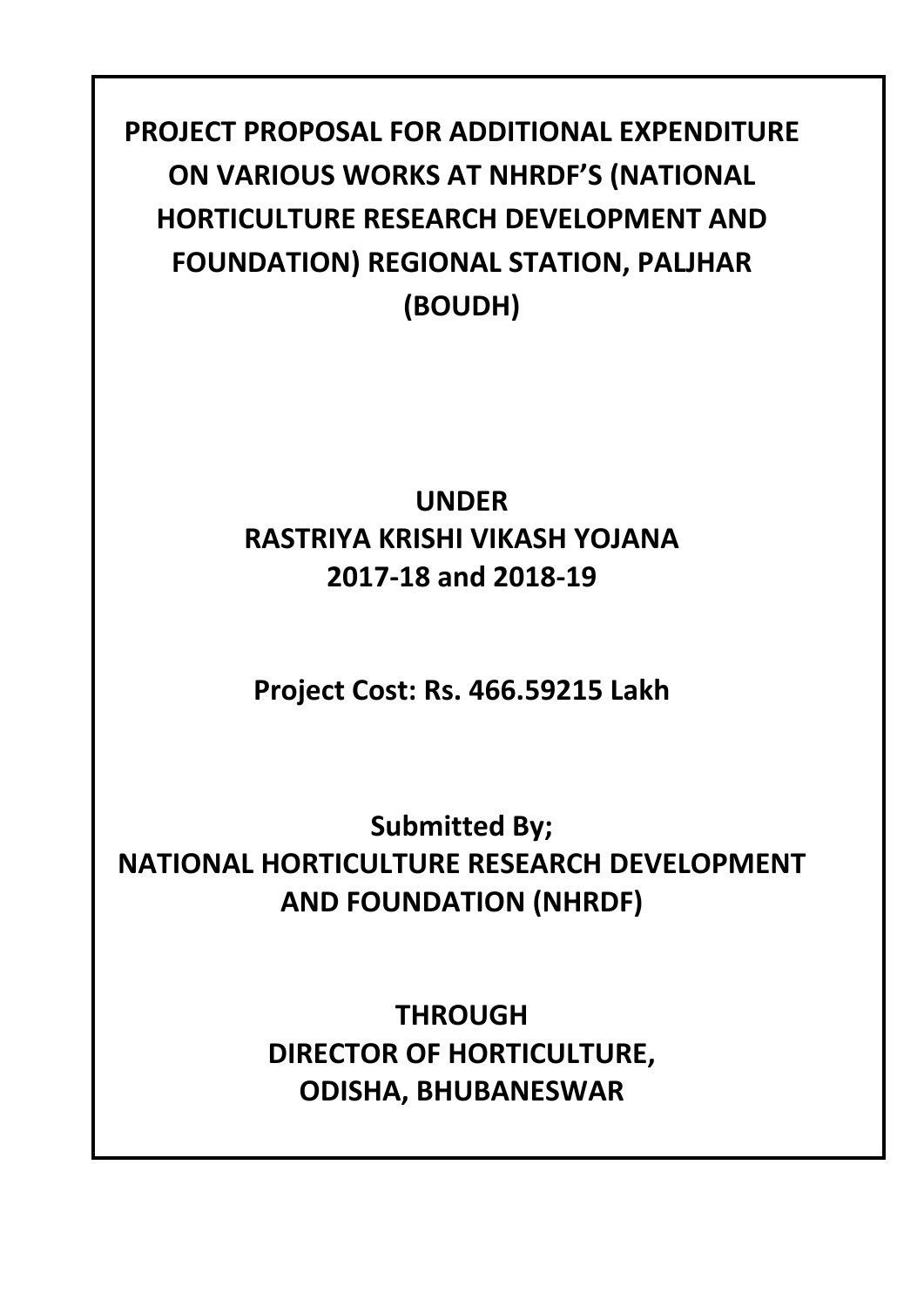## **PROJECT SUMMARY**

| Name of the Project        | $\mathbb{R}^{\mathbb{Z}}$ | Project Proposal for additional expenditure on<br>various works at NHRDF's regional research<br>station, Paljhar (Boudh) |
|----------------------------|---------------------------|--------------------------------------------------------------------------------------------------------------------------|
| Proposed Work              | $\mathbb{R}^{\mathbb{Z}}$ | 1. Additional Works: Rs. 376.05 Lakh                                                                                     |
|                            | Lakh                      | 2. Addl. Expenditure for completion of old and<br>ongoing construction works : Rs. 90.54215                              |
| <b>Districts</b>           | $\ddot{\cdot}$            | <b>Boudh</b>                                                                                                             |
| <b>Project Cost</b>        |                           | Rs. 466.59215 Lakh                                                                                                       |
| Source of fund             | $\mathbb{R}^{\mathbb{Z}}$ | Rastriya Krishi Vikash Yojana                                                                                            |
| <b>Year of Execution</b>   |                           | 2017-18 and 2018-19<br>2017-18 : Rs. 200.00 Lakh<br>2019-20<br>: Rs. 266.59215 Lakh                                      |
| <b>Implementing Agency</b> |                           | : National Horticulture Research Development and<br><b>Foundation (NHRDF)</b>                                            |